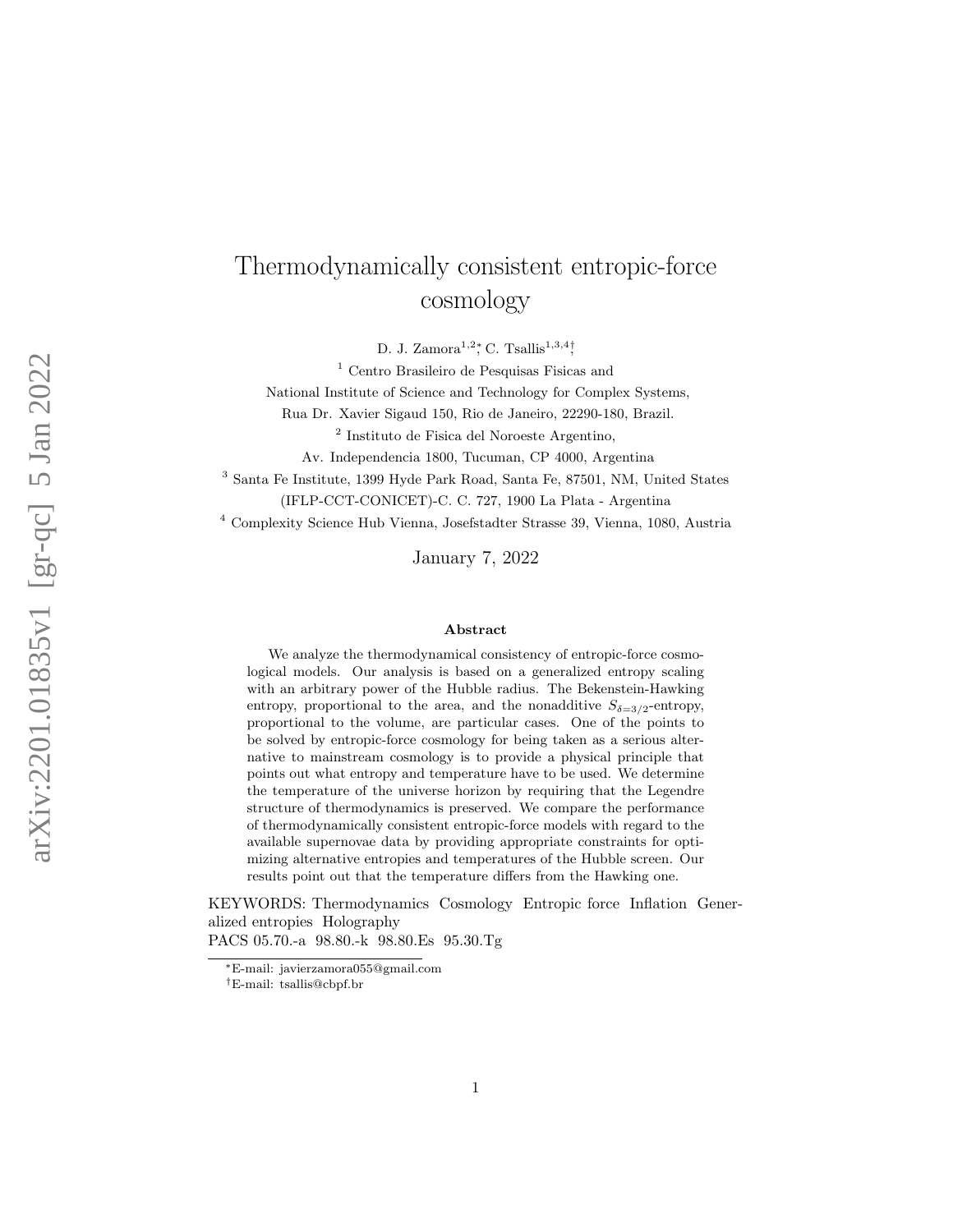### 1 Introduction

The lambda cold dark matter model (ΛCDM) assumes a cosmological constant Λ and the existence of dark energy. This model is the simplest one that can explain an accelerated expansion of the late universe. However, it implies several theoretical peculiarities, such as the cosmic coincidence and the cosmological constant problem [\[1,](#page-10-0) [2\]](#page-10-1). In order to handle these difficulties, several alternative models have been proposed [\[3,](#page-10-2) [4,](#page-10-3) [5,](#page-10-4) [6\]](#page-10-5).

An interesting model based on the concept of entropic-force is able to explain the accelerated expansion of the universe [\[7,](#page-11-0) [8\]](#page-11-1). From this standpoint, the controversial dark energy component is not necessary. An entropic-force is an emergent phenomenon resulting from the tendency of a thermodynamical system to extremize its entropy, rather than from a particular underlying fundamental force. There is no field associated with an entropic-force. The force equation is expressed in terms of spatial dependence of the entropy S. At a fixed temperature  $T$ , the entropic-force  $F$ , is given by

$$
F = -T\frac{dS}{dr},\tag{1}
$$

where  $r$  is the radius of a cavity, assumed nearly isotropic.

At this point, let us make an important clarification. The present entropicforce cosmological model is definitively different from the idea that gravity itself is an entropic-force, as suggested in [\[9\]](#page-11-2).

The Hubble sphere is a region of the observable universe beyond which, due to the expansion of the universe, objects appear to recede from the observer at a rate larger than the speed of light. Its radius is known as the Hubble radius  $r_H$ . Entropic-force models of cosmology are based on considering the surface of the Hubble sphere (Hubble surface or horizon) as a screen whose entropy and corresponding temperature are analogous to those of the horizon of a black-hole [\[7\]](#page-11-0). That is, the Hubble surface would coincide with a cosmological event horizon (a boundary separating events that are visible at some time from those that are never visible). In the present paper, we use the Hubble surface as the screen since it coincides with the apparent horizon in a spatially flat universe [\[7\]](#page-11-0). Entropic-force models lead to an extra driving term with regard to the so-called Friedmann equations [\[7\]](#page-11-0). The entropic-force term has the potential of explaining the accelerated expansion without introducing new fields nor dark energy.

The first entropic-force model [\[7\]](#page-11-0) assumes that the entropy and temperature associated to the horizon of the universe are the Bekenstein-Hawking entropy [\[10\]](#page-11-3) and the Hawking temperature [\[11\]](#page-11-4), respectively. After that, other entropies were considered, such as the nonadditive  $S_{\delta=3/2}$ -entropy [\[12\]](#page-11-5). This entropy was proposed in [\[13\]](#page-11-6) in the context of black-holes. Let us remind the reader that additive Bekenstein-Hawking entropy is proportional to the area, whereas the nonadditive  $S_{\delta=3/2}$ -entropy is proportional to the volume (at least in the case of equal probabilities). The expression of the temperature of the Hubble horizon is currently not obtained from an neat physical principle [\[14\]](#page-11-7). However,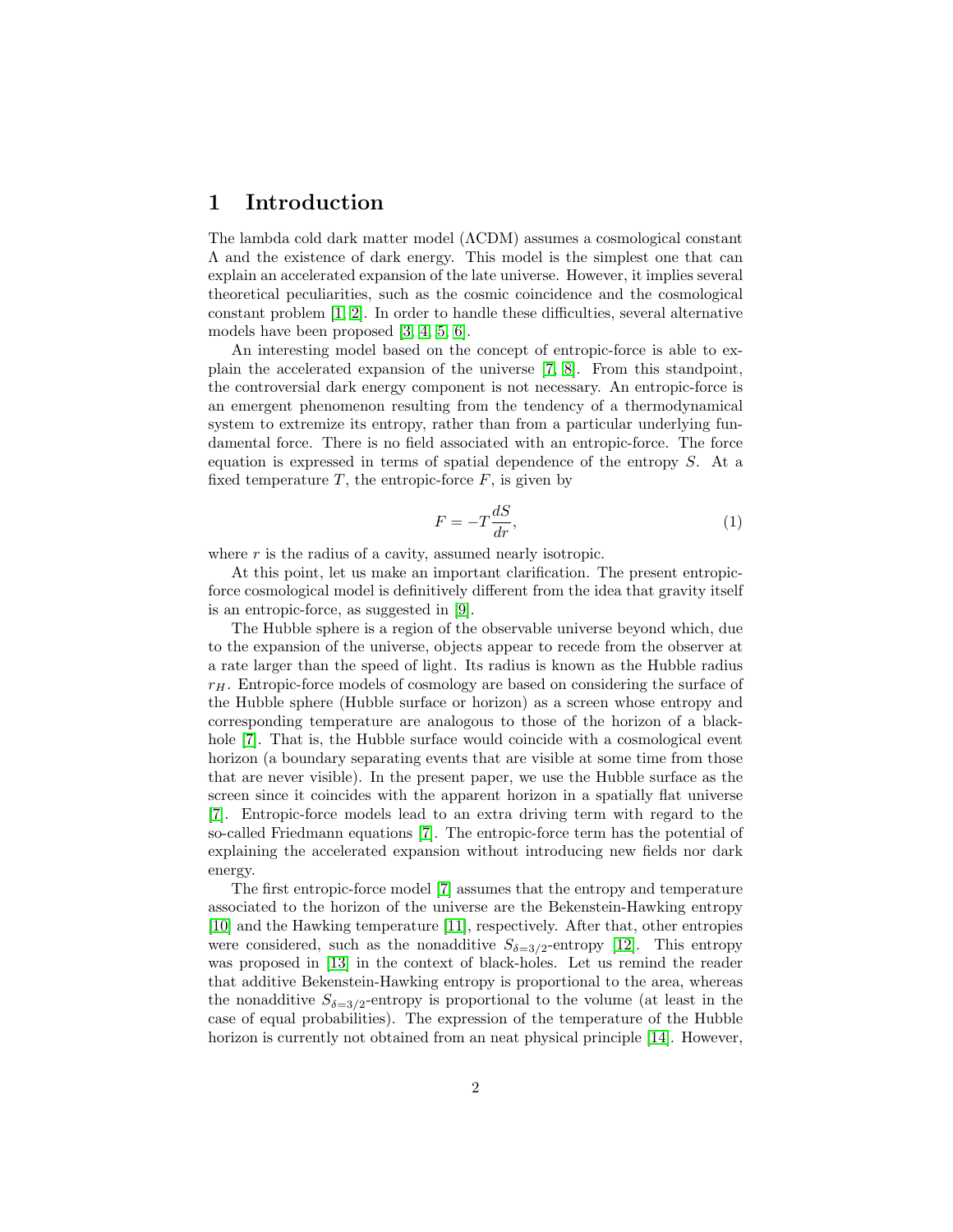it is usually assumed to be the Hawking temperature expressed in terms of the universe parameters, namely

<span id="page-2-0"></span>
$$
T_{BH} = \frac{\hbar c}{2\pi k_B r_H} = \frac{\hbar H}{2\pi k_B},\tag{2}
$$

where  $c$  is the speed of light,  $\hbar$  is the reduced Planck constant,  $k_B$  the Boltzmann constant, and  $H = H(t)$  is the Hubble parameter. H is defined as

$$
H \equiv \frac{c}{r_H} = \frac{\dot{a}}{a},\tag{3}
$$

 $a = a(t)$  being the scale factor, a dimensionless quantity parametrizing the relative expansion of the universe.

In mainstream cosmology, matter and space-time emerged from a singularity and evolved through four distinct periods, namely, early inflation, radiation, dark matter, and late-time inflation (driven by dark energy according to the ΛCDM model). During the radiation and dark matter dominated stages, the universe is decelerating while the early and late-time inflation are accelerating stages. A possible connection between the accelerating periods remains unknown, and, even more intriguing, the most popular dark energy candidate powering the present accelerating stage (Λ-vacuum) relies on the cosmological constant and coincidence puzzles.

The entropic-force term is to be added within the acceleration and conti-nuity Friedmann equations [\[7,](#page-11-0) [8\]](#page-11-1). This extra term depends on  $H^2$  and affects the background evolution of the universe. We do not focus here on the inflation of the early universe. It has been shown that entropic-force models which include  $H^2$  terms are not able to describe on a single footing both decelerating and accelerating stages [\[15,](#page-11-8) [16\]](#page-11-9). Basilakos et al. [\[17\]](#page-11-10) have shown that the first Easson-Frampton-Smoot (EFS) entropic-force model (which includes the  $H<sup>2</sup>$  term) does not describe properly both acceleration and deceleration cosmological regimes unless a  $\hat{H}$  term is included.

This motivated the use of alternative entropic measures. Komatsu and Kimura (KK) proposed a modified entropic-force model [\[12\]](#page-11-5) using the  $S_{\delta=3/2}$ entropy. In this class of models, the extra entropic-force terms depend on the class of entropy being used. For example,  $H^2$  terms are derived from an areascaling entropy  $[7]$ , whereas H terms are derived from a volume-scaling entropy [\[12\]](#page-11-5). A modified entropic-force model which includes H terms is capable of describing both decelerating and accelerating regimes. Moreover, it has been argued that bulk viscous models (which include  $H$  terms) are hard to reconcile with astronomical observations of structure formations [\[18\]](#page-11-11). This suggests that it is necessary to consider not only an  $H$  term but also a constant entropic-force term.

It turns out, however, that some of these entropic-force models violate the Legendre structure of thermodynamics, as will became clear below. Our present aim is to point out that the entropy and temperature of the Hubble horizon cannot be freely chosen. These quantities are related by the Legendre structure and the use of a modified entropy introduces a corresponding modification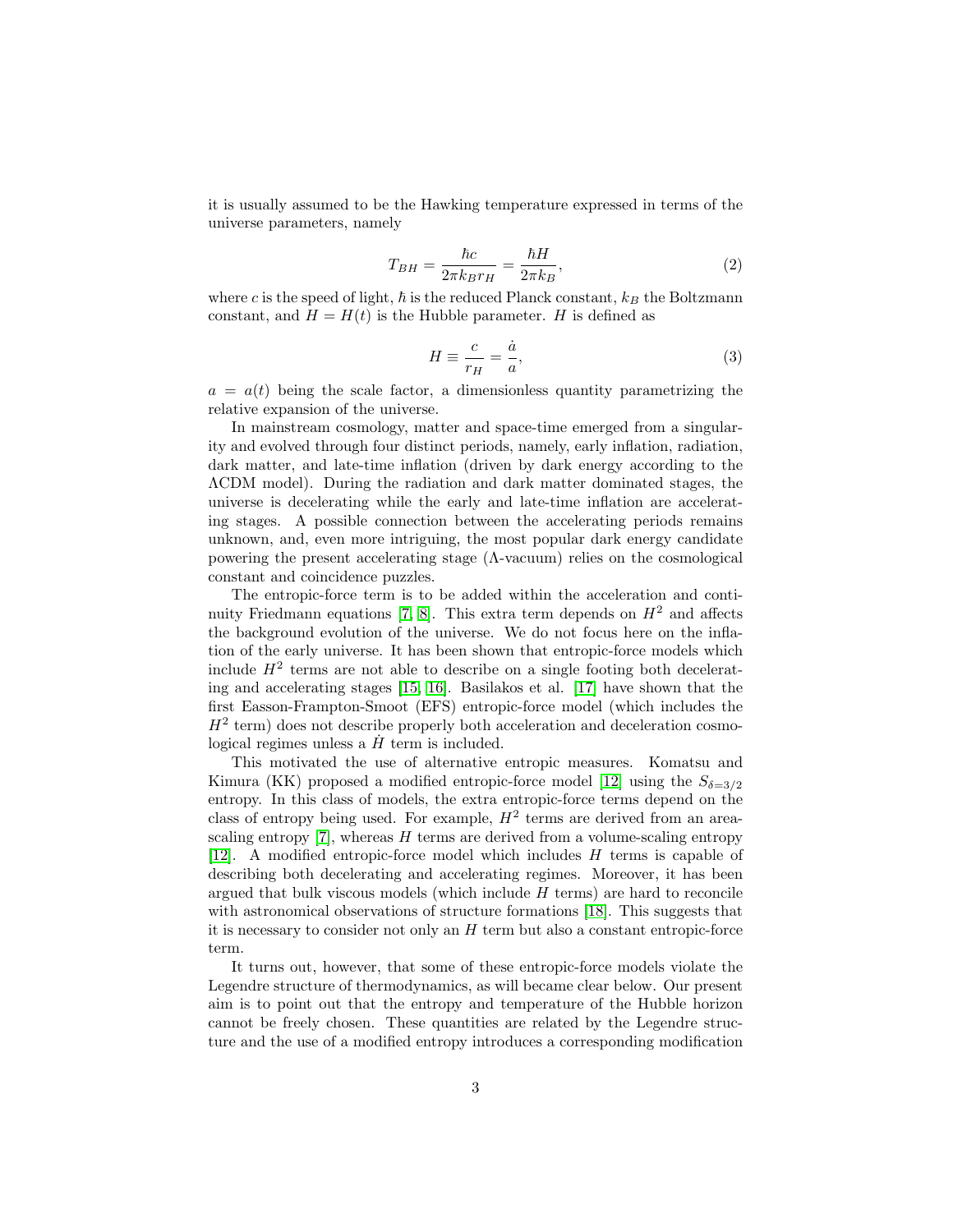in the temperature. We will show that, whatever scaling entropy one uses, thermodynamically consistent entropic-force models yield an  $H<sup>2</sup>$  extra term. Consequently, all entropic-force models using a single entropy are unable to explain both accelerating and decelerating regimes.

### 2 Thermodynamical entropy

After the works of Bekenstein [\[10\]](#page-11-3) and Hawking [\[11\]](#page-11-4), it is common in the literature to accept that the black-hole entropy violates thermodynamical extensivity, meaning that the entropy of a  $d = 3$  black-hole is proportional to the area of its boundary instead of being proportional to its volume. To recover thermodynamical extensivity,  $S_{\delta}$  was introduced [\[13\]](#page-11-6). This nonadditive entropy is defined as

$$
S_{\delta} = k_B \sum_{i}^{W} p_i \left( \ln \frac{1}{p_i} \right)^{\delta}, \ (\delta > 0), \tag{4}
$$

where  $\delta = 1$  recovers the Boltzmann-Gibbs entropy. For equal probabilities,

$$
\frac{S_{\delta=d/(d-1)}}{k_B} \propto \left(\frac{S_{BH}}{k_B}\right)^{d/(d-1)},\tag{5}
$$

where  $d$  is the dimension, being thus connected with the well known Bekenstein-Hawking entropy  $S_{BH}$ . For  $d = 3$  we have  $S_{\delta=3/2}/k_B \propto (S_{BH}/k_B)^{3/2}$ .

Let us focus now on the free energy  $G$  of a generic d-dimensional system

$$
G(V, T, p, \mu, \ldots) = U(V, T, p, \mu, \ldots) - TS(V, T, p, \mu, \ldots) + pV - \mu N(V, T, p, \mu, \ldots) - \ldots,
$$
\n(6)

<span id="page-3-0"></span>where  $T, p, \mu$  are the temperature, pressure, and chemical potential, and  $U, S, V, N$ are the internal energy, entropy, volume, and the number of particles, respectively. One can distinguish in this Legendre transformation three different types of variables (see [\[13\]](#page-11-6) and references therein), namely (i) those that are expected to always be extensive  $(S, V, N, ...)$ , i.e., scaling with  $V = L^d$ , where L is a characteristic linear dimension of the  $d$ -dimensional system, (ii) those characterizing the external conditions under which the system is placed  $(T, p, \mu, ...)$ , scaling with  $L^{\theta}$ , and (iii) those representing energies  $(G, U)$ , scaling with  $L^{\varepsilon}$ . From Eq. [\(6\)](#page-3-0), it trivially follows

$$
\varepsilon = \theta + d,\tag{7}
$$

where standard thermodynamics (short-range interactions) corresponds to  $\theta =$ 0. Let us now consider a Schwarzschild  $(3+1)$ -dimensional black hole. In this case, the energy scales like the mass  $M_{bh}$ , which in turn scales with L [\[19,](#page-11-12) [20,](#page-11-13) [21\]](#page-11-14). Therefore,  $\varepsilon = 1$ , hence,

<span id="page-3-1"></span>
$$
\theta = 1 - d.\tag{8}
$$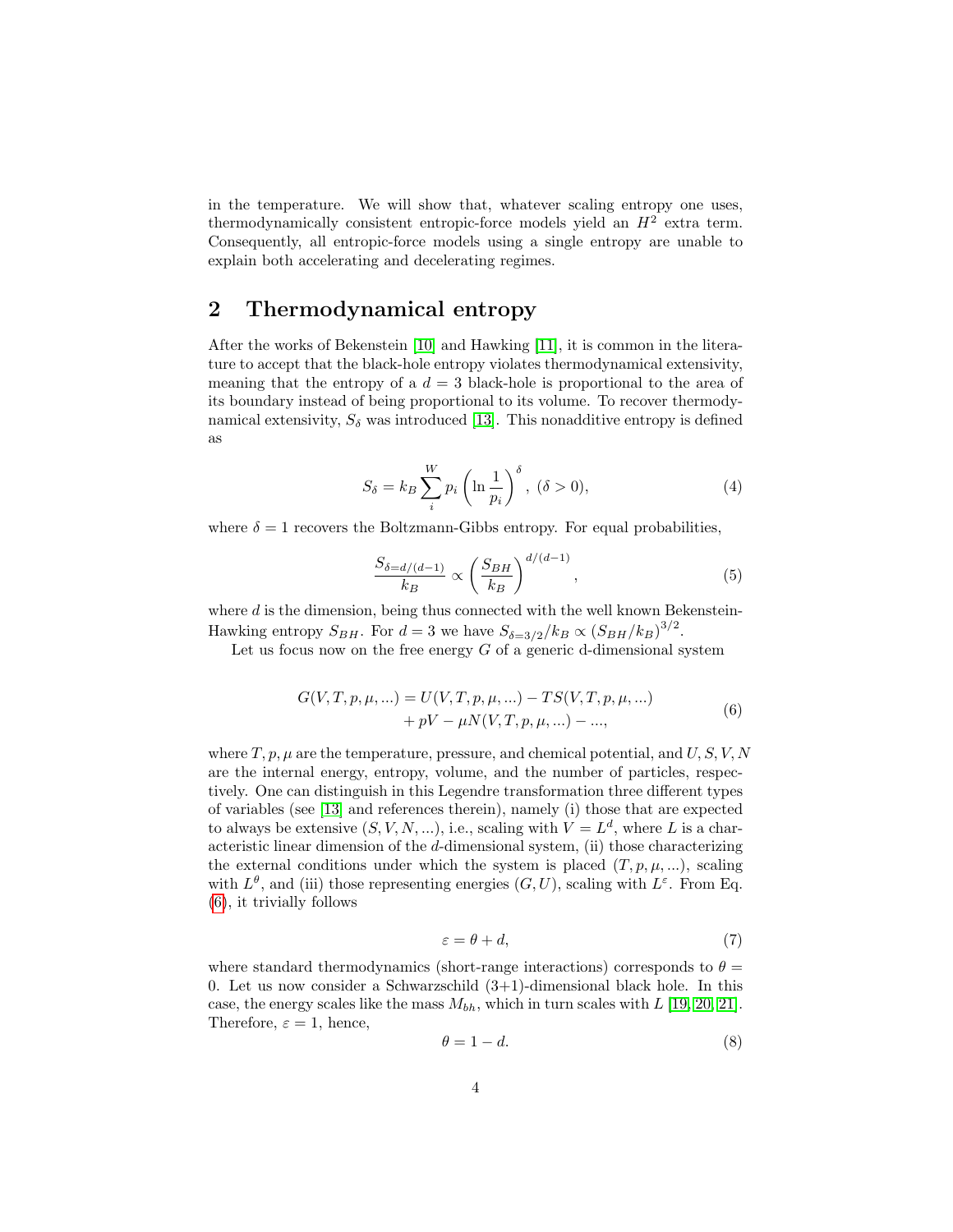If we physically identify the black hole with its event horizon surface, then it has to be considered as a  $d = 2$  system, then  $\theta = -1$ , which recovers the usual Bekenstein-Hawking (BH) scaling  $T \propto 1/L \propto 1/M_{bh}$ , Eq. [\(2\)](#page-2-0). However, if the black hole is to be considered as a  $d = 3$  system, which legitimates using the  $S_{\delta=3/2}$  entropy, hence  $\theta = -2$ , i.e., T scales like  $1/L^2 \propto 1/M_{bh}^2$ .

This is a crucial point since, unless we would be willing – which is not our  $case - to violate Eq. (6), the Hawking temperature can not be the temperature.$  $case - to violate Eq. (6), the Hawking temperature can not be the temperature.$  $case - to violate Eq. (6), the Hawking temperature can not be the temperature.$ to be used in a cosmological model if the chosen entropy does not scale with the area. The simultaneous use, for a black hole, of the Hawking temperature and of an entropy differing from the Bekenstein-Hawking one leads to a violation of the thermodynamical Legendre structure. When working with an entropic-force cosmological model based on entropies different from the Bekenstein-Hawking one, there are two options, (i) to preserve the Hawking temperature for the horizon, which contradicts thermodynamics, or (ii) to work with a model consistent with thermodynamics by modifying the temperature. We consider thermodynamics one of the most fundamental physical theories, and therefore we only explore the second option here.

## 3 Cosmological models for  $L^d$ -scaling entropies

Our present goal is to study entropic-force cosmology consistently with thermodynamics. In order to make a general discussion, let us consider an entropy that scales with length with some arbitrary positive power  $d \in \mathbb{R}^+$ . This includes the Bekenstein-Hawking entropy (d=2) and the  $\delta = 3/2$  entropy (d=3) as particular cases.

Since the Planck length is  $L_P = \sqrt{\hbar G/c^3}$ , the Bekenstein-Hawking entropy can be expressed as

$$
S_{BH} = k_B \pi \left(\frac{r_H}{L_P}\right)^2,\tag{9}
$$

and the Hawking temperature as

$$
T = \frac{T_P}{2\pi} \frac{L_P}{r_H},\tag{10}
$$

where  $T_P = \sqrt{\hbar c^5 / G k_B^2}$  is the Planck temperature. Let us suppose then, a generalized entropy of the form

$$
S = k_B A_d \left(\frac{r_H}{L_P}\right)^d,\tag{11}
$$

where  $A_d$  is a dimensionless factor. According to Eq. [\(8\)](#page-3-1), the thermodynamically correct temperature must scale like  $T \propto r_H^{1-d}$ . Consequently, we propose

$$
T = \frac{T_P}{B_d} \left(\frac{r_H}{L_P}\right)^{1-d},\tag{12}
$$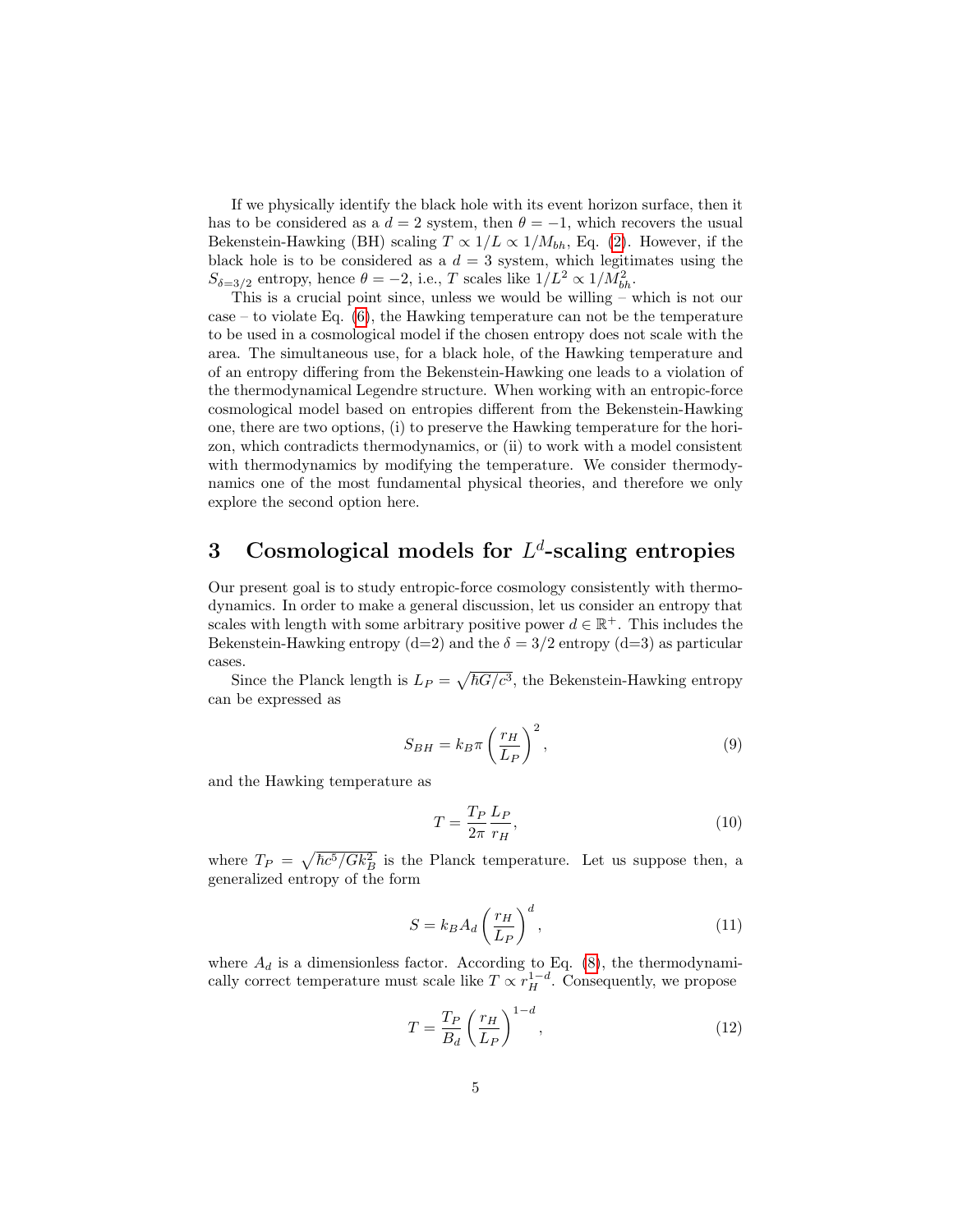where  $B_d$  is a dimensionless factor. Therefore, We can see that the EFS entropicforce model [\[7\]](#page-11-0) is consistent with thermodynamics, whereas the KK model introduced in [\[12\]](#page-11-5) is not. This is so because the Hawking temperature is the corresponding temperature for the Bekenstein-Hawking entropy, but not for the  $\delta = 3/2$  entropy. Naturally, entropies differing from those can be used in entropic-force cosmological models. In what follows, we study a rather generic thermodynamically consistent entropic-force model. The entropic force is given by

$$
F \equiv -T\frac{dS}{dr_H} = -k_B \frac{dA_d}{B_d} \cdot \frac{T_P}{L_P} \equiv -C_d F_P,\tag{13}
$$

where  $F_P \equiv k_B T_P / L_P = c^4 / G$  is the Planck force, and  $C_d \equiv d A_d / B_d$ . Therefore, the entropic pressure in the Hubble surface is

$$
p_F \equiv \frac{F}{4\pi r_H^2} = -\frac{C_d F_P}{4\pi r_H^2} = -\frac{C_d c^2}{4\pi G} H^2.
$$
 (14)

This pressure is precisely  $C_d$  times the entropic pressure calculated in the EFS model [\[7\]](#page-11-0), which we recover for  $C_d = 1$ . To obtain the Friedmann equations modified by  $p_F$ , we replace the effective pressure  $p' = p + p_F$  in the acceleration equation

<span id="page-5-0"></span>
$$
\frac{\ddot{a}}{a} = -\frac{4\pi G}{3} \left( \rho + \frac{3p'}{c^2} \right),\tag{15}
$$

thus arriving to

<span id="page-5-1"></span>
$$
\frac{\ddot{a}}{a} = -\frac{4\pi G}{3} \left( \rho + \frac{3p}{c^2} \right) + C_d H^2.
$$
 (16)

In Eq. [\(15\)](#page-5-0) and [\(16\)](#page-5-1),  $\rho$  is the total energy density of the universe. Replacing now  $p'$  in the continuity equation

$$
\dot{\rho} + 3\frac{\dot{a}}{a}\left(\rho + \frac{p'}{c^2}\right) = 0,\tag{17}
$$

we obtain

<span id="page-5-2"></span>
$$
\dot{\rho} + 3\frac{\dot{a}}{a}\left(\rho + \frac{p}{c^2}\right) = \frac{3C_d}{4\pi G}H^3.
$$
\n(18)

Now, we follow the procedure in [\[12\]](#page-11-5) to derive a modified Friedmann equation from Eqs. [\(16\)](#page-5-1) and [\(18\)](#page-5-2), since only two of the three are independent. The generalized Friedmann and acceleration equations

$$
\left(\frac{\dot{a}}{a}\right)^2 = \frac{8\pi G\rho}{3} + f(t),\tag{19}
$$

<span id="page-5-3"></span>
$$
\frac{\ddot{a}}{a} = -\frac{4\pi G}{3} \left( \rho + \frac{3p}{c^2} \right) + g(t),\tag{20}
$$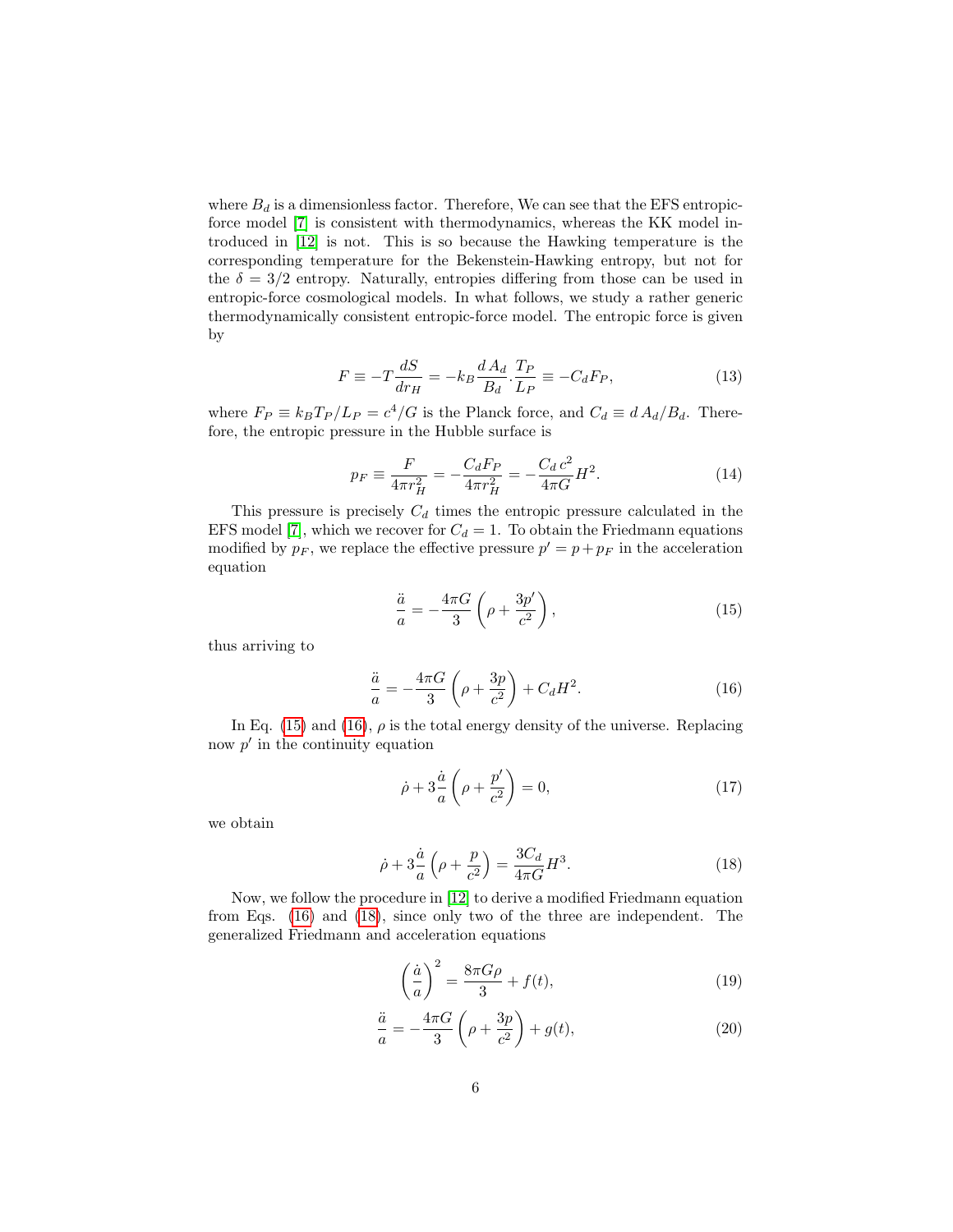imply

<span id="page-6-0"></span>
$$
\dot{\rho} + 3\frac{\dot{a}}{a}\left(\rho + \frac{p}{c^2}\right) = \frac{3}{4\pi G}H\left(-f(t) - \frac{\dot{f}(t)}{2H} + g(t)\right).
$$
 (21)

As argued in [\[16\]](#page-11-9), the assumption of a non-adiabatic-like expansion of the universe simplifies the model by considering a dependence of the form  $f(t)$  =  $\alpha H(t)^2$ . By comparing Eq. [\(18\)](#page-5-2) with [\(21\)](#page-6-0), and Eq. [\(16\)](#page-5-1) with [\(20\)](#page-5-3), we get  $\alpha = 0$ . Finally, the Friedmann equation can be written as follows:

<span id="page-6-1"></span>
$$
\left(\frac{\dot{a}}{a}\right)^2 = \frac{8\pi G\rho}{3}.\tag{22}
$$

The three main equations of the generic entropic-force model are [\(16\)](#page-5-1), [\(18\)](#page-5-2), and [\(22\)](#page-6-1), but only two of them are independent.

We obtain the solution of the model under the assumption of a homogeneous, isotropic, and spatially flat universe. This solution describes the evolution of the Hubble parameter  $H$  with the scale factor  $a$ . From Eq. [\(16\)](#page-5-1), [\(18\)](#page-5-2), and [\(22\)](#page-6-1), we obtain

<span id="page-6-2"></span>
$$
\frac{H}{H_0} = \left(\frac{a}{a_0}\right)^{\frac{2\,C_d - 3(1+\omega)}{2}},\tag{23}
$$

where  $\omega = \frac{p}{\rho c^2}$ ,  $a_0$  and  $H_0$  being the contemporary values of a and H, respectively. A straightforward calculation (first-order ordinary differential equation) yields the following explicit time-dependent solution:

$$
\frac{a}{a_0} = \left[\frac{3+3\omega - 2C_d}{2}H_0(t-t_0) + 1\right]^{\frac{2}{3+3\omega - 2C_d}}.\tag{24}
$$

Let us focus now on the simple case of non-relativistic matter-dominated universe, i.e.  $\omega = 0$ . The deceleration parameter  $q \equiv -\ddot{a}/(aH^2)$  is then given by the following constant:

$$
q = -\frac{1}{2}(2C_d - 3) - 1.
$$
 (25)

Values of  $q < 0$  correspond to an accelerating universe and  $q > 0$  to a decelerating one. The deceleration parameter does not depend on time (neither on  $a$  nor on  $H$ ) and, therefore, it is unable to explain periods of acceleration and deceleration. This clearly contradicts the well established fact that a matterdominated phase, with  $q = +0.5$ , is necessary for structures to form while the accelerated expansion emerges from the transition to negative  $q$  values at late times. As already noticed in [\[12,](#page-11-5) [15,](#page-11-8) [16,](#page-11-9) [17\]](#page-11-10), a viable cosmology can not be fully accommodated within this oversimplified scenario. In the particular case of the Bekenstein-Hawking entropy (thermodynamically admissible if  $d = 2$ ), this was solved by considering correction terms in the scaling of the entropy [\[8\]](#page-11-1). The inclusion of a first-order correction to the horizon entropy provides a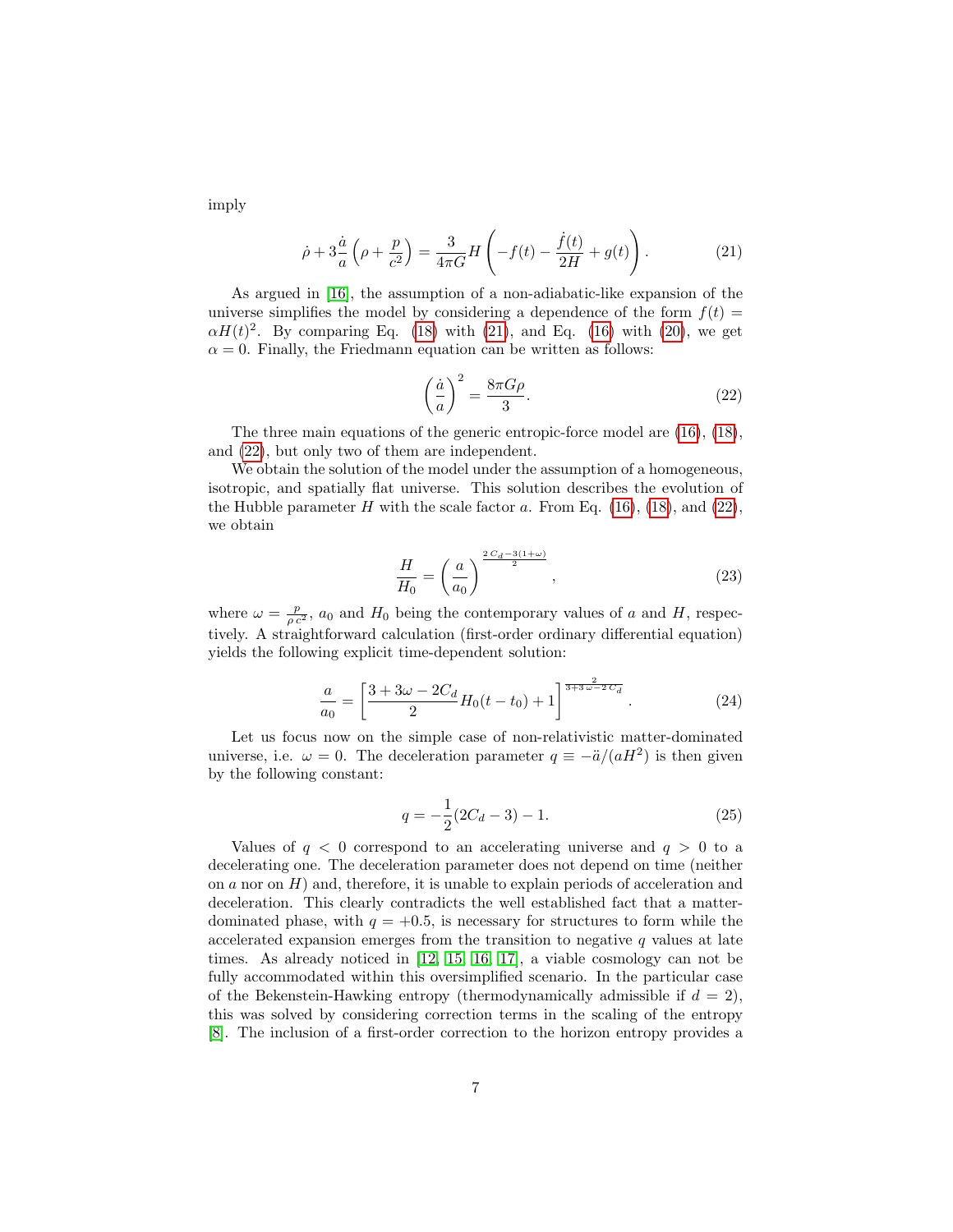natural source of inflation (accelerated expansion) of the early universe. Such correction is possible and necessary for  $d \neq 2$ . This is out of our present scope and constitutes the goal of an effort in progress. The aim of the present paper is to point out that some entropic-force models proposed in literature violate the thermodynamical Legendre structure. Providing a complete cosmological model that explains the different stages of accelerating and decelerating expansion constitutes the next step along this line.

### 4 Comparison with supernova data

Supernova data are the mean source of available measurements in order to compare cosmological models. They constitute nowadays one of the best experimental tools for comparing various entropic-force models. We present here a simplified analysis of data, in order to determine a fitted value of the parameter  $C_d$ . In Fig. [1,](#page-8-0) we have plotted the Hubble parameter H as a function of the redshift  $z$  using the data points taken from Table 1 in [\[22\]](#page-11-15). The equation describing  $H(z)$  is obtained by replacing the definition of the redshift,  $1 + z \equiv a_0/a$ , in Eq. [\(23\)](#page-6-2).

We have plotted three different entropic-force models. In all cases, the value of  $H_0$  is set to be 67.4km/s/Mpc based on the Planck 2018 results [\[23\]](#page-11-16). The EFS model [\[7\]](#page-11-0) (black dotted curve) uses the Bekenstein-Hawking entropy and Hawking temperature; and therefore,  $C_d$  is set to be 1  $(A_d = 2\pi, B_d = \pi,$ and  $d = 2$ ). In the figure, we present also a particular -thermodynamically consistent- case, using  $C_d = 0.75$  (blue dashed curve). In the latter,  $C_d$  is set equal to 0.75 because, according to [\[16\]](#page-11-9), this value was consistent with the supernova data observed at that time. This corresponds to a model using the Bekenstein-Hawking entropy and a modified Hawking temperature like in the KK model [\[12\]](#page-11-5), i.e.,  $T = \gamma T_{BH}$ . Finally, we show the generalized entropicforce model (solid red curve), where  $C_d$  is determined by optimally fitting the data points. Of course, the red curve agrees better with the data, since the corresponding value of  $C_d$  has been determined through fitting. This value constrains the relationship  $C_d = d.A_d/B_d$ , but it is not enough for determining an unique value for d.

The previous data points exhibit in a transparent manner the consequences of different values of  $C_d$ . This is welcome since the distance modulus  $\mu$  is not very sensitive to differing values of  $C_d$ . This lack of sensitivity can be appreciated in Fig. [2.](#page-9-0) The luminosity distance is an important parameter for investigating the accelerated expansion of the universe, and it is defined (see [\[12,](#page-11-5) [7\]](#page-11-0) for instance) by

$$
d_L(z) \equiv \frac{c(1+z)}{H_0} \int_1^{1+z} \frac{dy}{F(y)},
$$
\n(26)

where  $y \equiv a_0/a$ , and  $F(y) \equiv H(y)/H_0$ . We remind that  $\omega = 0$ . From Eq. [\(23\)](#page-6-2), we obtain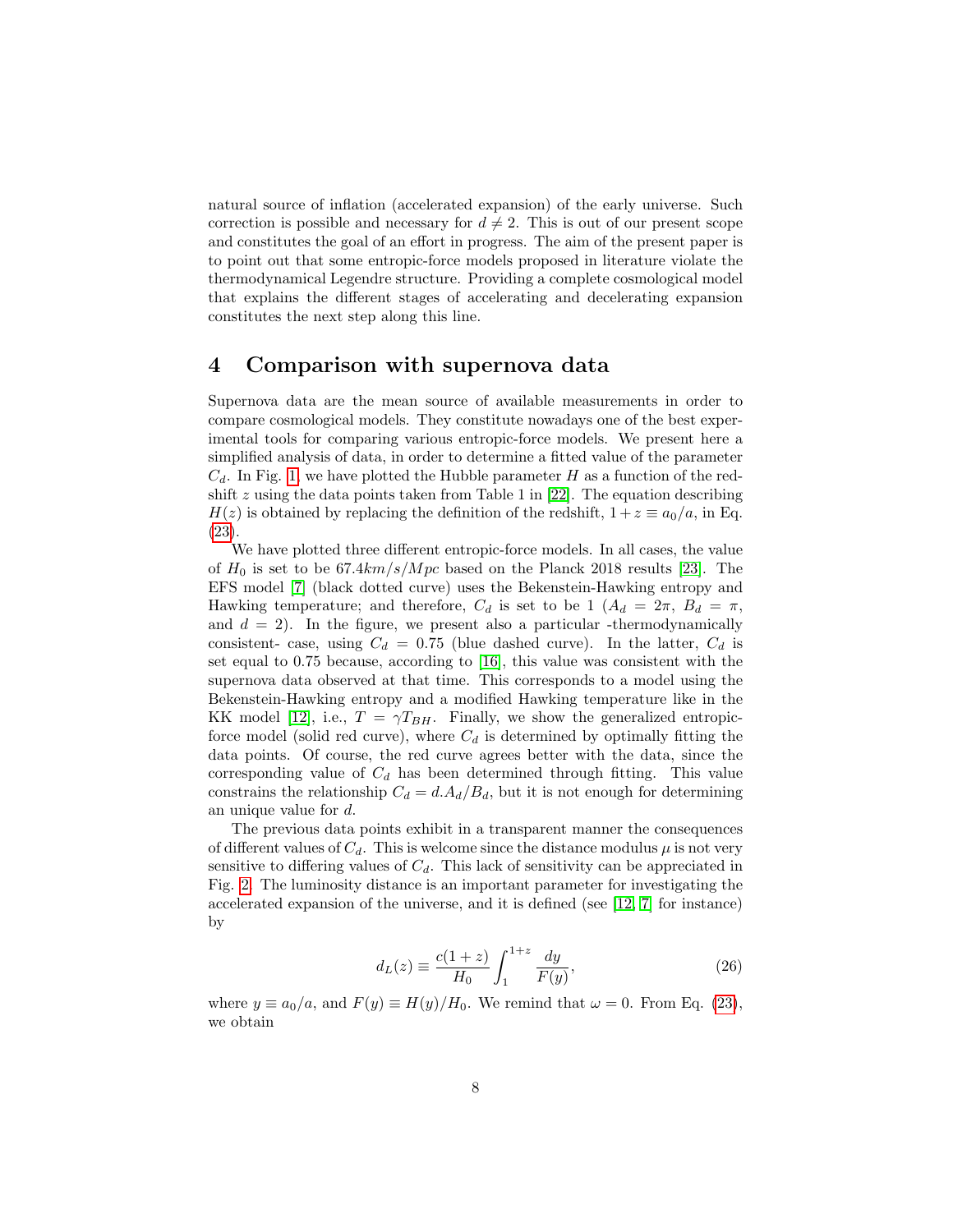

<span id="page-8-0"></span>Figure 1: Hubble parameter  $H$  versus redshift  $z$ . The open circle with bars are data points taken from Table 1 in [\[22\]](#page-11-15). The black dotted curve is the EFS entropic-force model [\[7\]](#page-11-0)  $(C_d = 1)$ . The dashed blue curve is the entropic-force model with modified Hawking temperature [\[12\]](#page-11-5)  $(C_d = 0.75)$ . The solid red curve is a generic model, the optimal fitting giving  $C_d = 0.57 \pm 0.03$ .

$$
\frac{H_0}{c}d_L = \frac{2(1+z)}{2C_d - 1} \left[ (1+z)^{\frac{2C_d - 1}{2}} - 1 \right].
$$
\n(27)

Notice that the luminosity distance depends indirectly on the dimension through  $C_d$ . In Fig. [2,](#page-9-0) we plotted the distance modulus  $\mu$  versus redshift z data taken from the so-called "Pantheon Survey", consisting of a total of 1048 SNe Ia [\[24\]](#page-12-0), where

$$
\mu = 5 \log_{10} d_L - 5,\tag{28}
$$

with  $d_L$  in parsec. Fig. [2](#page-9-0) displays the Pantheon Survey as the standard Hubble diagram of SN1a (absolute magnitude  $M_0 = -19.36$ ).

Also, we remark that the optimal fitting value of  $C_d$  from Fig. [2](#page-9-0) is  $C_d$  =  $0.50 \pm 0.02$  with  $R^2 = 0.99998$ . This is not shown in Fig. [2](#page-9-0) because it is visually indistinguishable from the red solid curve.

### 5 Discussion and conclusions

In conclusion, we analyzed thermodynamically admissible models based on entropic-forces. This approach provides, in contrast with the dark energy description, a concrete physical understanding of the acceleration. The accelerated expansion rate is the inevitable consequence of the entropy associated with the information storage in the universe.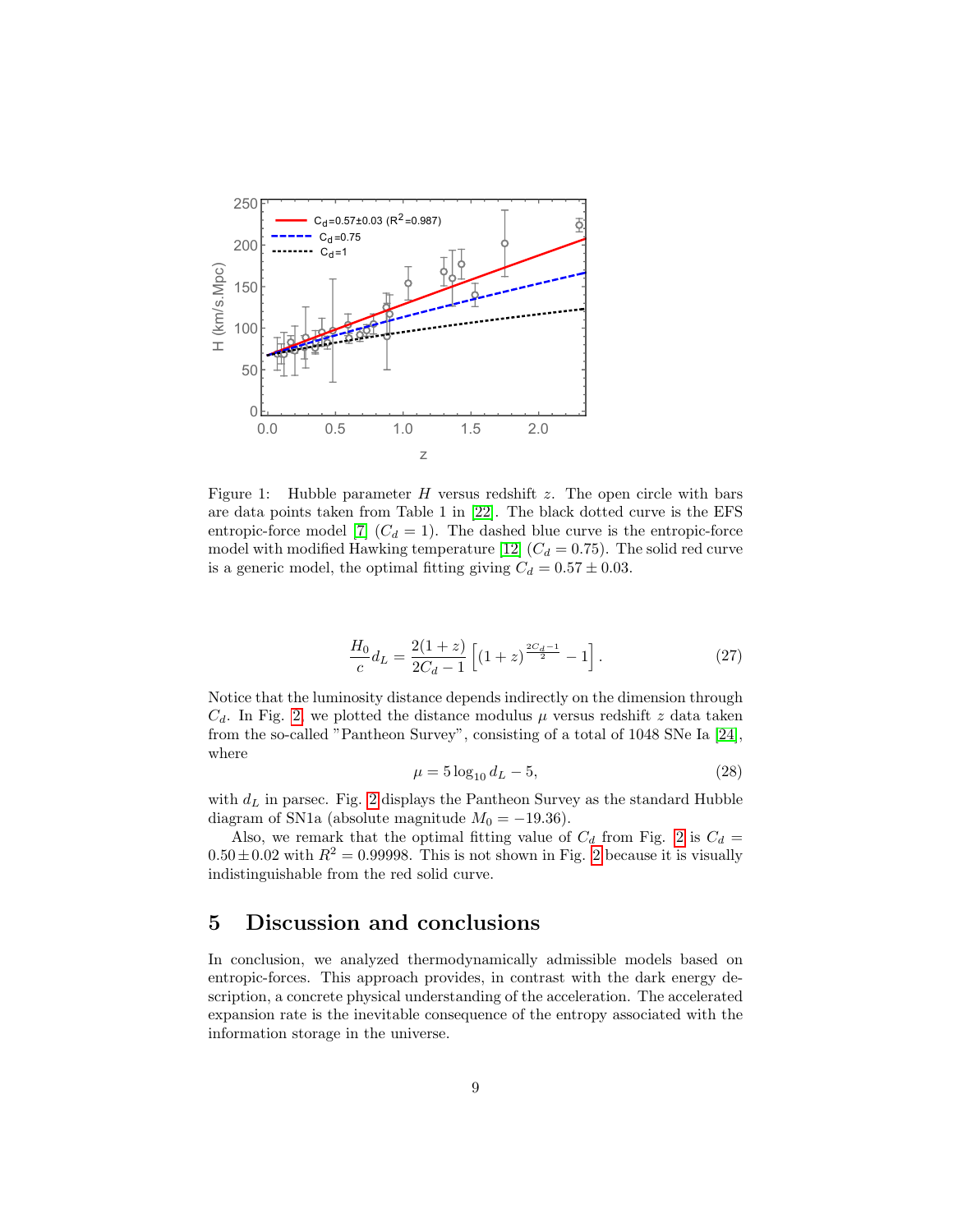

<span id="page-9-0"></span>Figure 2: Dependence of the distance modulus  $\mu$  with redshift z. The open circles with error bars are supernova data points taken from [\[24\]](#page-12-0). SN1a absolute magnitude  $M_0 = -19.36$ . The black dotted curve is the EFS entropic-force model [\[7\]](#page-11-0)  $(C_d = 1)$ . The dashed blue curve is the entropic-force model with modified Hawking temperature [\[12\]](#page-11-5)  $(C_d = 0.75)$ . The solid red curve is the model setting  $C_d = 0.57 \pm 0.03$ . In all cases,  $H_0 = 67.4 \text{(km/s)/Mpc}$ .

In order to examine the entropic cosmology, we have introduced extra terms from a generalized entropy in the cosmological equations, assuming that the horizon of the universe has associated entropy and temperature. The main contribution of this paper is to show that the independent choice of the entropy and temperature of the horizon may violate the Legendre structure of thermodynamics. This is the case, for example, of the KK model discussed in [\[12\]](#page-11-5), whereas the first EFS entropic-force model [\[7\]](#page-11-0) is consistent with thermodynamics. The way of avoiding the inconsistencies is to adapt the temperature to an extensive entropy. Consequently, the  $H^2$  entropic-force term is derived from a generalized entropy, similarly to the original entropic-force model [\[7\]](#page-11-0). It is on this basis that we have formulated the modified Friedmann, acceleration, and continuity equations. We show that the Friedmann equation itself does not include the entropic-force term, in variance with the continuity and acceleration equations.

We have obtained a solution of the model, assuming a homogeneous, isotropic, and spatially flat universe. We have confirmed that entropic-force models constitute a plausible alternative to explain an expanding universe. However, the simplest versions of these models cannot describe correctly the periods of acceleration and deceleration, since the entropic-force term is in all cases of the  $H^2$ -type. Easson, Frampton, and Smoot have proposed a way of overcoming this difficulty by including a subextensive correction term in the scaling of the entropy [\[8\]](#page-11-1), specifically a logarithmic term. The discussion of a cosmologically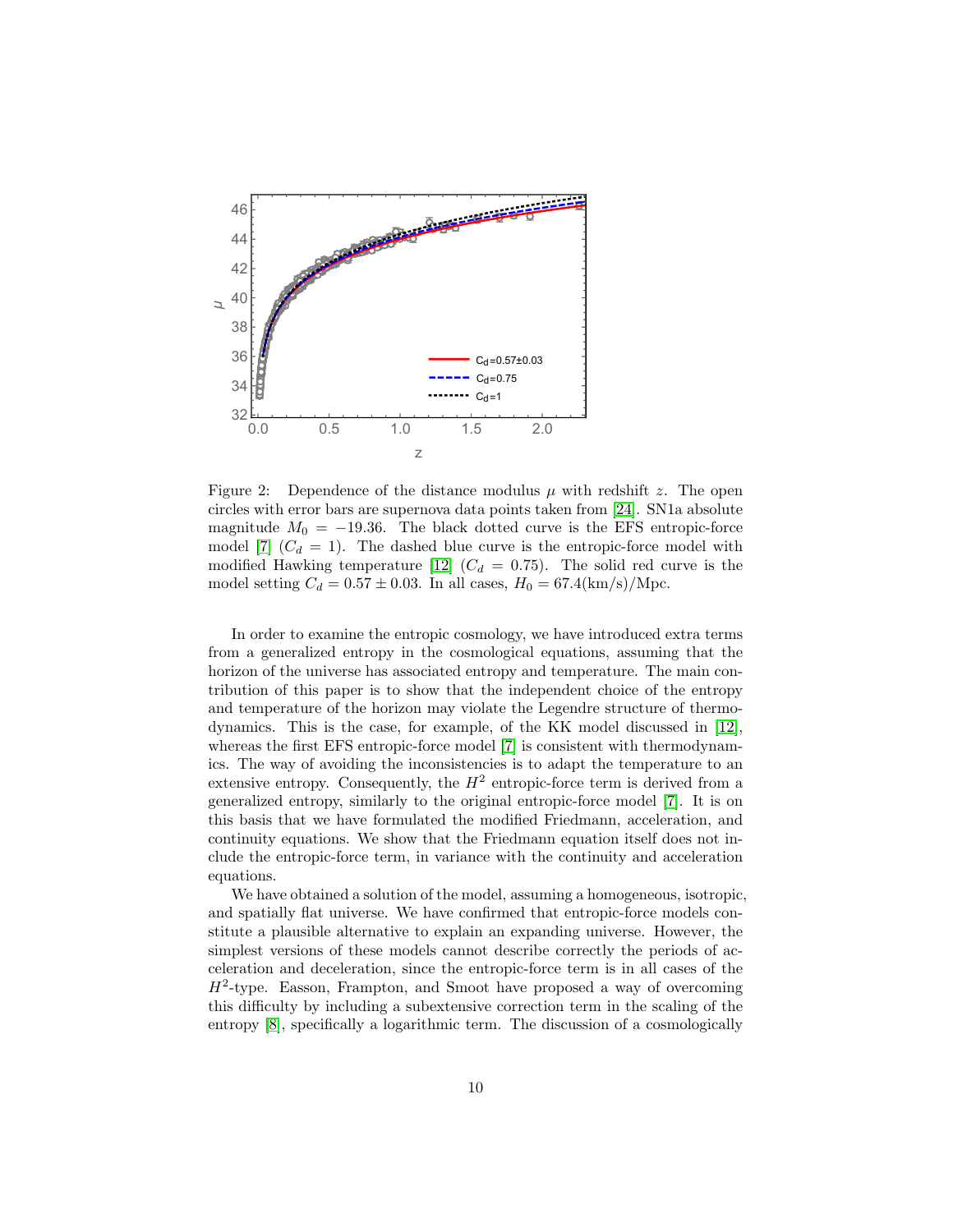more satisfactory model which contains the EFS model as a particular case is in progress. Let us anticipate that the addition of thermodynamically subdominant terms does not modify the basic Legendre transformation structure, which only depends on the dominant term.

Finally, we compared the performance of the entropic-force model with different values of the parameter  $C_d$  with regard to the recently available supernova data. This allows us to identify the best value of  $C_d$ . Fitting the distance modulus gives us the optimal value  $C_d = 0.50 \pm 0.02$ , while the Hubble parameter H as a function of the redshift z gives us  $C_d = 0.57 \pm 0.03$ . These values are clearly different from that of the first EFS model  $(C_d = 1)$  and from that obtained by Komatsu and Kimura in [\[16\]](#page-11-9)  $(C_d = 0.75)$ . This imposes a constraint to the relationship  $C_d = d.A_d/B_d$ , but it does not suffice for determining a value for the dimension d. Indeed, we remind that  $A_d$  and  $B_d$  are the factors appearing in the entropy and the temperature equations, respectively. These values imply that the temperature of the Hubble horizon differs from the usually assumed Hawking temperature.

As a serious alternative to mainstream cosmology, entropic-force models need to satisfactory handle three important points: (i) validation through the full data analysis, including the covariance matrix; (ii) correct explanation of the different periods of acceleration and deceleration; and (iii) a physical principle that mandates the entropy and temperature to be used for the Hubble horizon. In the present paper we have focused on the last point.

### Acknowledgments

One of us (C.T.) acknowledges fruitful discussions with G. 't Hooft. This work has received financial support from CAPES, CNPq, and FAPERJ (Brazilian agencies).

### References

- <span id="page-10-0"></span>[1] S. Weinberg, The Cosmological Constant Problem, Rev. Mod. Phys. 61, 1 (1989).
- <span id="page-10-1"></span>[2] S. M. Carroll, The Cosmological Constant, Living Reviews in Relativity.
- <span id="page-10-2"></span>[3] S. Weinberg, Cosmology (Oxford University Press, 2008).
- <span id="page-10-3"></span>[4] R. S. Ellis, R. Maartens, and M. A. H. MacCallum, Relativistic Cosmology (2012).
- <span id="page-10-4"></span>[5] N. Komatsu and S. Kimura, Evolution of the Universe in Entropic Cosmologies via Different Formulations, Phys. Rev. D 89, 123501 (2014).
- <span id="page-10-5"></span>[6] J. Sol`a, Cosmological Constant and Vacuum Energy: Old and New Ideas, in Journal of Physics: Conference Series, Vol. 453 (Institute of Physics Publishing, 2013), p. 012015.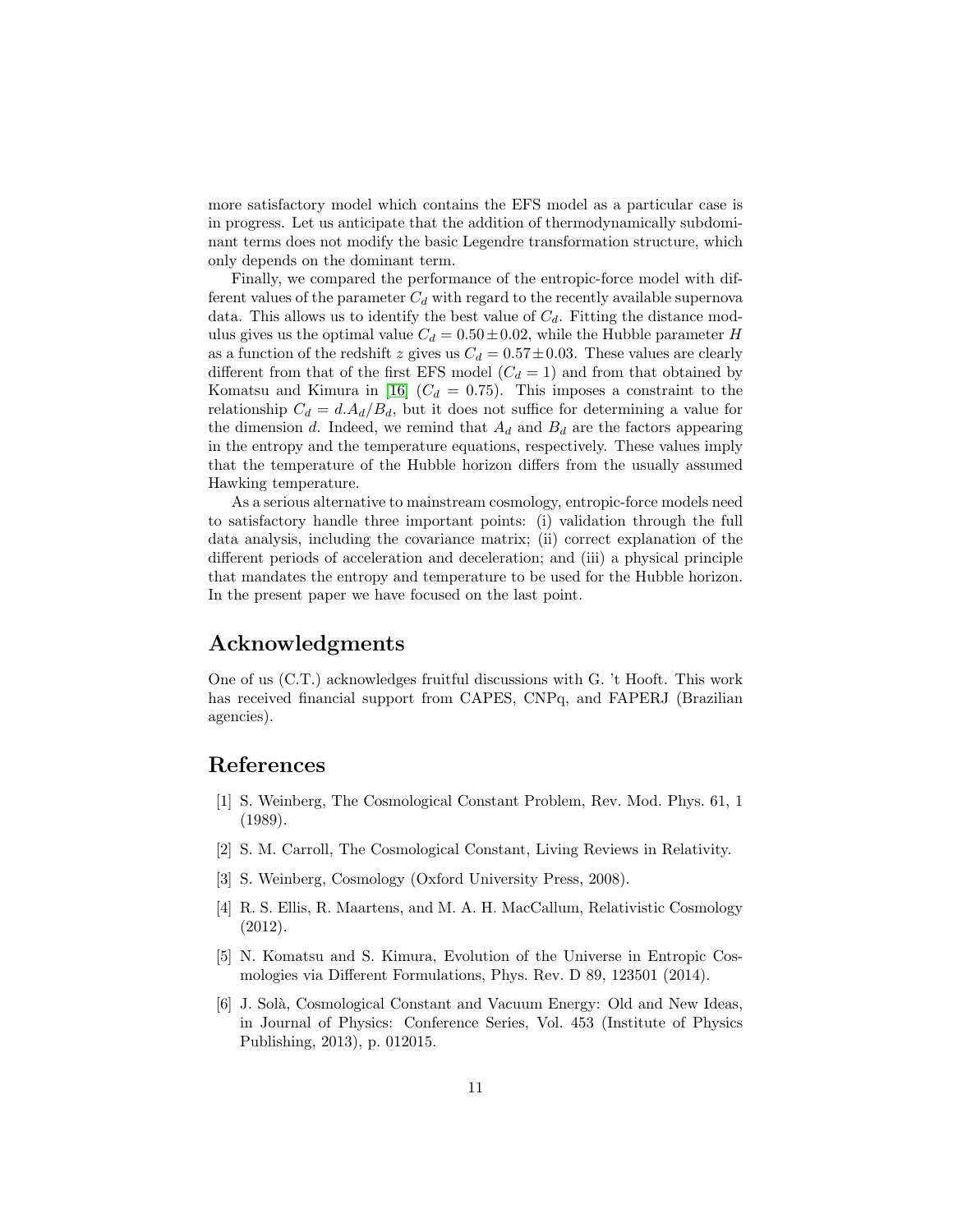- <span id="page-11-0"></span>[7] D. A. Easson, P. H. Frampton, and G. F. Smoot, Entropic Accelerating Universe, Phys. Lett. B 696, 273 (2011).
- <span id="page-11-1"></span>[8] D. A. Easson, P. H. Frampton, and G. F. Smoot, Entropic Inflation, Int. J. Mod. Phys. A 27, (2012).
- <span id="page-11-2"></span>[9] E. Verlinde, On the Origin of Gravity and the Laws of Newton, J. High Energy Phys. 2011, 29 (2011).
- <span id="page-11-3"></span>[10] J. D. Bekenstein, Black Holes and Entropy, Phys. Rev. D 7, 2333 (1973).
- <span id="page-11-4"></span>[11] S. W. Hawking, Black Hole Explosions?, Nature 248, 30 (1974).
- <span id="page-11-5"></span>[12] N. Komatsu and S. Kimura, Entropic Cosmology for a Generalized Black-Hole Entropy, Phys. Rev. D 88, 083534 (2013).
- <span id="page-11-6"></span>[13] C. Tsallis and L. J. L. Cirto, Black Hole Thermodynamical Entropy, Eur. Phys. J. C 73, 1 (2013).
- <span id="page-11-7"></span>[14] F. Q. Tu, Y. X. Chen, B. Sun, and Y. C. Yang, Accelerated Expansion of the Universe Based on Emergence of Space and Thermodynamics of the Horizon, Phys. Lett. B 784, 411 (2018).
- <span id="page-11-8"></span>[15] E. L. D. Perico, J. A. S. Lima, S. Basilakos, and J. Solà, Complete Cosmic History with a Dynamical  $\Lambda = \Lambda(H)$  Term, Phys. Rev. D 88, 063531 (2013).
- <span id="page-11-9"></span>[16] N. Komatsu and S. Kimura, Non-Adiabatic-like Accelerated Expansion of the Late Universe in Entropic Cosmology, Phys. Rev. D 87, 043531 (2013).
- <span id="page-11-10"></span>[17] S. Basilakos, D. Polarski, and J. Solà, Generalizing the Running Vacuum Energy Model and Comparing with the Entropic-Force Models, Phys. Rev. D 86, 043010 (2012).
- <span id="page-11-11"></span>[18] B. Li and J. D. Barrow, Does Bulk Viscosity Create a Viable Unified Dark Matter Model?, Phys. Rev. D 79, 103521 (2009).
- <span id="page-11-12"></span>[19] S. Weinberg, Gravitation and Cosmology (New York, 1972).
- <span id="page-11-13"></span>[20] L. P. Hughston and K. Tod, An Introduction to General Relativity (Cambridge University Press, Cambridge, 1990).
- <span id="page-11-14"></span>[21] E. F. Taylor and J. A. Wheeler, Exploring Black Holes: Introduction to General Relativity (Addison Wesley, San Francisco, 2000).
- <span id="page-11-15"></span>[22] A. Pradhan and A. Dixit, Tsallis Holographic Dark Energy Model with Observational Constraints in the Higher Derivative Theory of Gravity, New Astron. 89, 101636 (2021).
- <span id="page-11-16"></span>[23] Planck Collaboration, Planck 2018 Results. VI. Cosmological Parameters, Astron. Astrophys. 641, (2018).